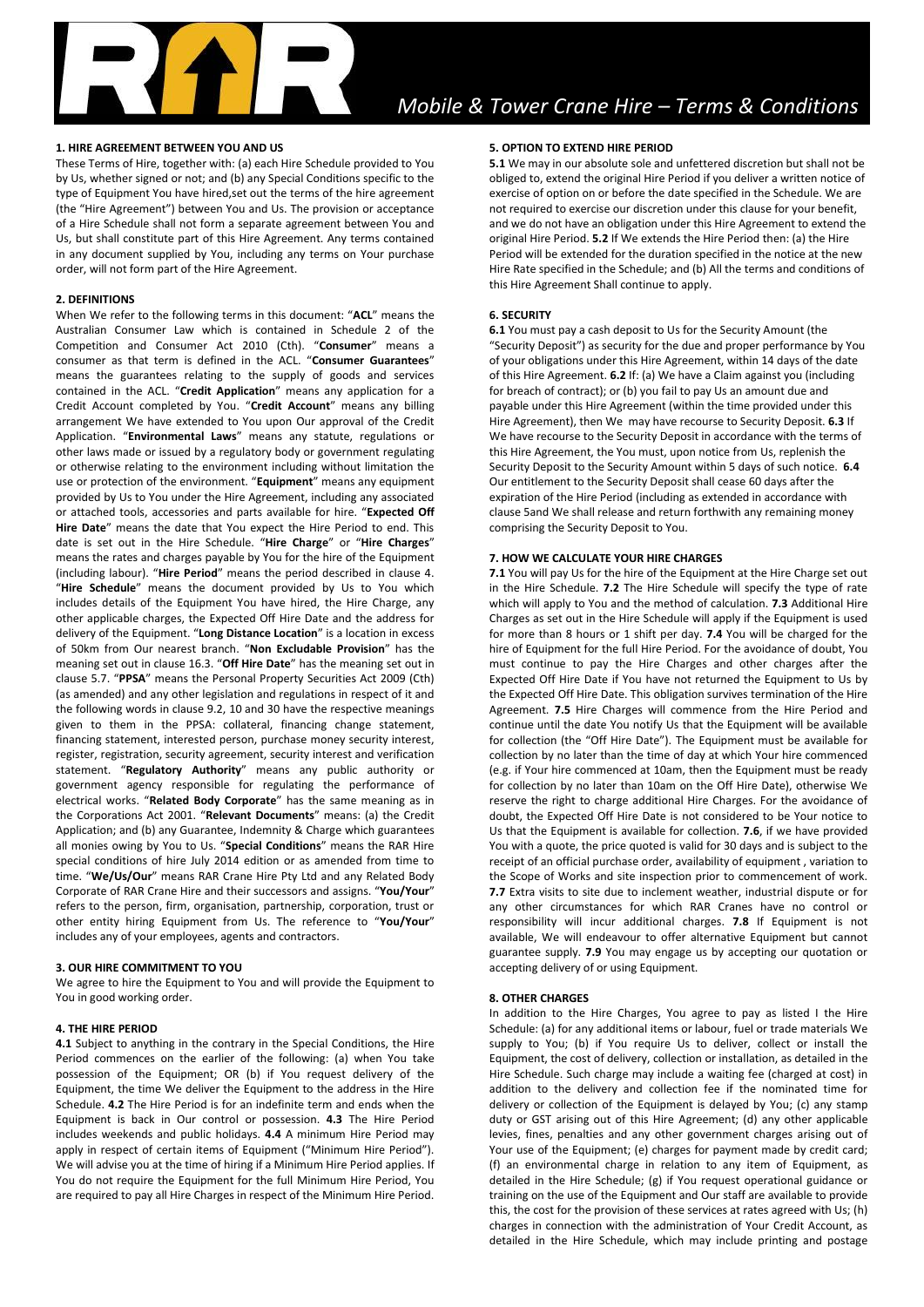costs; (i) any reasonable charges incurred by Us if we are unable to inspect or carry out maintenance on the Equipment during normal working hours.

## **9. PAYMENT**

**9.1** We will invoice all charges to You monthly. You must pay all Hire Charges and other fees, charges and costs that become due and payable under this Hire Agreement set out in the Hire Schedule within 30 days of the date of our invoice from end of month. **9.2** If You do not pay the invoice in full by the payment due date, We may charge, in addition to any other costs recoverable under this Hire Agreement: (a) interest, calculated monthly, on the total outstanding balance. The interest rate used to calculate the interest payable for the month is 12% per annum and (b) any costs and expenses (including any commission payable to any commercial or mercantile agents and legal costs) incurred by Us in recovering any unpaid amounts under this Hire Agreement. **9.3** We are entitled to set off against any amount We owe You any amount owed to Us by You or any amount owed to Us by any of Your Related Bodies Corporate.

### **10. YOUR OBLIGATIONS TO US**

**10.1** This Hire Agreement is personal to You and You must not allow nor authorise any other person or entity to use, re-hire or have possession of the Equipment at any time, unless expressly agreed by Us in writing. **10.2** You agree that You have satisfied Yourself as to the suitability and condition of the Equipment. Subject to clauses 16.2 and 16.3, We make no representations and give no guarantee or warranty that the Equipment is suitable for Your intended purpose. **10.3** You must (a) not in any way alter, modify, tamper with, damage or repair the Equipment without Our prior written consent; (b) not deface, remove, vary or erase any identifying marks, plate, number, notices or safety information, on the Equipment; and (c) not remove fuel or oil tank caps, bund plugs or seals from the Equipment. **10.4** At all times during the Hire Period, You must store the Equipment safely and securely. **10.5** You will allow Us to enter Your premises and inspect and maintain the Equipment from time to time during the Hire Period during normal working hours. If We cannot inspect or maintain the Equipment during normal working hours, then additional charges may apply. You can also request to conduct a joint inspection of the Equipment with Us at the end of the Hire Period. **10.6** You (or any contractor You engage) must observe any safety directions advised by Us and/or the manufacturer of the Equipment to ensure its safe loading and handling. **10.7** You must not remove the Equipment from the State or Territory in which You hired it without Our written consent. **10**.**8** You must not use or move the Equipment over water without Our prior written consent, which may be reasonably withheld. **10.9** You warrant that You will comply with all Environmental Laws from time to time and immediately rectify any breach of an Environmental Law caused by the use of the Equipment. **10.10** You must use best endeavours to ensure that the Equipment is not contaminated with any hazardous substances (including asbestos). Subject to clause 10.8, You must advise Us of any risks of hazardous substance contamination to the Equipment as soon as they become apparent. Where Equipment may have been subjected to contamination, you must effectively decontaminate the Equipment, as well as provide Us with written details of decontamination processes applied. If, in Our opinion acting reasonably, the Equipment is not capable of being decontaminated, You will be charged for the replacement cost of the Equipment. **10.11** We will supply an operator to operate the Equipment ("Operator"): (a) the Operator will be under Your direction and control during the Hire Period and will comply with Your reasonable directions; (b) We will not, while the Operator is working under Your direction and control in accordance with clause 10.11(a), seek to direct or supervise any of the work undertaken by Operator; (c) We will not be liable to You for any acts or omissions of the Operator where they are acting under your direction and control during the Hire Period; and (d) You will not allow any other person to operate the Equipment without Our prior written consent.

## **11. OWNERSHIP OF THE EQUIPMENT**

**11.1** Except as detailed in clause 9.4, You acknowledge that We own the Equipment and in all circumstances We retain title to the Equipment (even if You go into liquidation or become bankrupt during the Hire Period). Your rights to use the Equipment are as a bailee only. **11.2** Except in the circumstances set out in clause 10, You are not entitled to offer, sell, assign, sub-let, charge, mortgage, pledge or create any form of security interest over, or otherwise deal with the Equipment in any way. **11.3** In no circumstances will the Equipment be deemed to be a fixture, except for

the purposes of the PPSA. **11.4** You acknowledge that We may hire or lease Equipment from a third party if we cannot provide the Equipment to You ("Third Party Owner"), and if this occurs, title in the Equipment remains with the Third Party Owner.

## **12. PPSA**

**12.1** We may register any actual or impending security interest (in any manner We consider appropriate) in relation to any security interest contemplated or constituted by this Hire Agreement in the Equipment and the proceeds arising in respect of any dealing in the Equipment. **12.2** You undertake to: (a) do anything that is required by Us (i) so that We acquire and maintain one or more perfected security interests under the PPSA in respect of the Equipment and its proceeds, (ii) to register a financing statement or financing change statement and (iii) to ensure that Our security position, and rights and obligations, are not adversely affected by the PPSA; (b) not register a financing change statement in respect of a security interest contemplated or constituted by this Hire Agreement without Our prior written consent; and (c) not create or purport to create any security interest in the Equipment, nor register, or permit to be registered, a financing statement or a financing change statement in relation to the Equipment in favour of a third party without Our prior written consent. **12.3** You : (a) waive Your right under section 157 of the PPSA to receive a copy of the verification statement relating to a security interest created under the Hire Agreement; (b) agree that to the extent permitted by the PPSA, the following provisions of the PPSA will not apply and are contracted out of : section 95 (to the extent that it requires the secured party to give notices to the grantor); section 96; section 118 (to the extent that it allows a secured party to give notices to the grantor); section 121(4); section 125; section 130; section 132(3)(d); section 132(4); section 135; section 142 and section 143; and (c) agree that the following provisions of the PPSA will not apply and You will have no rights under them: section 127; section 129(2) and (3); section 130(1); section 132; section 134(2); section 135; section 136(3), (4) and (5) and section 137. **12.4** Unless otherwise agreed and to the extent permitted by the PPSA, You and We agree not to disclose information of the kind referred to in section 275(1) of the PPSA to an interested person, or any other person requested by an interested person. You waive any right You may have, or but for this clause may have had, under section 275(7)(c) of the PPSA to authorise the disclosure of the above information. **12.5** For the purposes of section 20(2) of the PPSA, the collateral is Equipment including any Equipment which is described in any Hire Schedule provided by Us to You from time to time. This Hire Agreement is a security agreement for the purposes of the PPSA. **12.6** You agree to notify Us in writing of any change to Your details set out in the Credit Application, within 5 days from the date of such change.

### **13. RESPONSIBILITY FOR THE EQUIPMENT**

You are responsible for any loss, theft or damage to the Equipment from any and every event whatsoever and howsoever and by whosoever caused during the Hire Period except where any such loss, theft or damage was caused by Our actions.

### **14. WHAT TO DO IF EQUIPMENT BREAKS DOWN**

**14.1** In the event that the Equipment breaks down or becomes unsafe to use during the Hire Period We will: (a) immediately stop using the Equipment; (b) with You, take all steps necessary to prevent injury occurring to persons or property as a result of the condition of the Equipment; (c) with You, take all steps necessary to prevent any further damage to the Equipment itself **14.2** We will: (a) take all reasonable steps to repair the Equipment or provide suitable substitute Equipment as soon as reasonably possible after being notified by You; and (b) not impose the costs associated with any repair or replacement of the Equipment. Other Maintenance and servicing will be performed in normal working hours. If requested outside these hours an additional overtime charge will apply per hour. **14.3** Our minimum response time to breakdown is 8 (eight) hours.

#### **15. WHAT TO DO IF EQUIPMENT IS LOST, STOLEN OR DAMAGED**

15.1 If the Equipment has broken down or become unsafe to use as a result of Your acts or omissions, (or the acts or omissions of Your employees or contractors) or if the Equipment is lost, stolen or damaged beyond fair wear and tear during the Hire Period, You will be liable for: (a) any costs incurred by Us to recover and repair or replace the Equipment; and (b) the Hire Charges for that portion of the Hire Period during which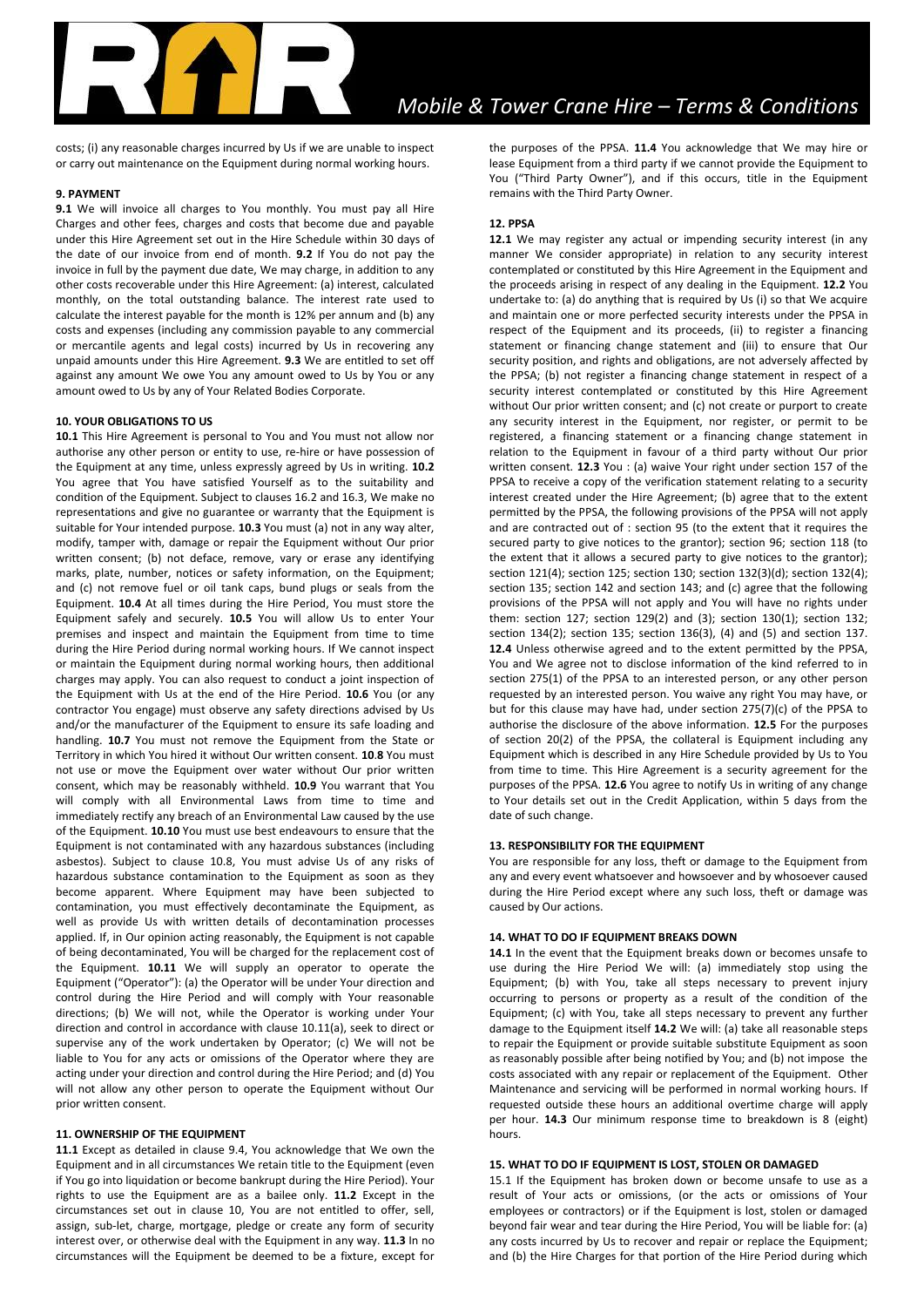the Equipment is being recovered and repaired or replaced. **15.2** Provided that You pay the costs and charges described in clause 15.1, We will return or replace the Equipment, and You must continue to pay the Hire Charges for the remainder of the Hire Period.

## **16. INDEMNITIES AND EXCLUSION OF LIABILITIES**

**16.1** Subject to clause 16.3, and except as expressly provided to the contrary in this Hire Agreement, all guarantees, terms, conditions, warranties, undertakings, inducements or representations whether express or implied, statutory or otherwise, relating to this Hire Agreement or its subject matter are excluded to the maximum extent permitted by law. **16.2** Nothing in this Hire Agreement excludes, restricts or modifies any right or remedy, or any guarantee, term, condition, warranty, undertaking, inducement or representation, implied or imposed by any legislation which cannot lawfully be excluded or limited. This may include the Consumer Guarantees. **16.3** Where We are not able to exclude a guarantee, term, condition, warranty, undertaking, inducement or representation imposed by legislation in relation to this Hire Agreement, ('Non-Excludable Provision'), and We are able to limit Your remedy for a breach of the Non-Excludable Provision, then Our liability for breach of the Non-Excludable Provision is limited to (at Our election): (a) in the case of goods, the repair or replacement of the goods or the supply of substitute goods (or the cost of doing so); or (b) in the case of services, the supplying of the services again, or the payment of the cost of having the services supplied again. **16.4** Subject to Our obligations under the Non-Excludable Provisions and to the maximum extent permitted by law, Our maximum aggregate liability for all claims under or relating to this Hire Agreement or its subject matter, whether in contract, tort (including without limitation negligence), in equity, under statute, under an indemnity, is limited to an amount equal to the fees paid by You under this Hire Agreement. In calculating Our aggregate liability under this clause, the parties must include any amounts paid or the value of any goods or services replaced, repaired or supplied by Us for a breach of any Non-Excludable Provisions. **16.5** Subject to clauses 16.3 and 16.4, We will not be liable to You for any consequential, indirect or special loss or damage, loss of actual or anticipated profits or revenue, loss of business, business interruption, wasted costs You have incurred, amounts that you are liable to Your customers for or any loss suffered by third parties under or relating to this Hire Agreement or its subject matter, whether in contract, tort (including without limitation negligence), in equity, under statute, under an indemnity, whether or not such loss or damage was foreseeable and even if advised of the possibility of the loss or damage. **16.6** You are liable for and indemnify Us against all liability, claims, damage, loss, costs and expenses (including, without limitation, legal fees, costs and disbursements on a full indemnity basis, whether incurred or awarded against Us and any environmental loss, cost, damage or expense) in respect of: (a) personal injury; (b) damage to property; or (c) a claim by a third party, in respect of Your hire or use of the Equipment or Your breach of the Hire Agreement. Your liability under this indemnity is diminished to the extent that Our breach of the Hire Agreement or Our negligence causes the liability, claims, damage, loss, costs or expenses. **16.7** Each indemnity in this Hire Agreement is a continuing obligation, separate and independent from the other obligations of the parties and survives termination, completion and expiration of this Hire Agreement. It is not necessary for a party to incur expense or make any payment before enforcing a right of indemnity conferred by this Hire Agreement. **16.8** We will not be liable to You for any acts or omissions of any person supplied by Us where that person is acting under Your direction and control during the Hire Period and you indemnify Us against all liability, claims, damage, loss, costs and expenses (including, without limitation, legal fees, costs and disbursements on a full indemnity basis, whether incurred or awarded against Us and any environmental loss, cost, damage or expense) arising from or incurred in connection with such acts or omissions.

#### **17. TERMINATION OF HIRE AGREEMENT**

**17.1** Either party may terminate this Hire Agreement and any Hire Period immediately by giving notice to the other party, if: (a) that other party breaches any term of the Hire Agreement and fails to remedy the breach within 7 days of written notification of the breach; or (b) that other party becomes bankrupt or insolvent, executes a personal insolvency agreement, enters into liquidation, administration, receivership or ceases to carry on business. **17.2** We may terminate the Hire Agreement and any Hire Period at any time for any other reason by giving 1 months' notice in writing. **17.3** We may terminate the Hire Agreement immediately if You or

any third party has made a false statement in, or breached any provision of the Relevant Documents. **17.4** You may terminate this Hire Agreement and any Hire Period by giving one month's notice in writing to us, however You are responsible for costs incurred prior to and up to date of termination, for plant and equipment transfer, plant and equipment holding charges while not in use until end of the original term of contract. **17.5** These rights of termination are in addition to any other rights either party has under the Hire Agreement and does not exclude any right or remedy under law or equity.

## **18. RECOVERY OF THE EQUIPMENT**

If You are in breach of the Hire Agreement or if the Hire Agreement or a Hire Period has been terminated under clause 18, We may, at Your cost, take all steps necessary (including legal action) to recover the Equipment, including entering Your premises to do so and You expressly consent to Us entering Your premises for the purposes of recovering Our Equipment.

#### **19. SECURITY**

**19.1** As security for Your obligations and liabilities under this Hire Agreement, You hereby charge for the due and punctual payment and performance of those obligations and liabilities, all of Your legal and equitable interest (both present and future) of whatsoever nature held in any and all real property. **19.2** Without limiting the generality of the charge in this clause, You agree, on Our request, to execute any documents and do all things necessary required by Us to register a mortgage security or other instrument of security over any real property and against the event that You fail to do so within a reasonable time of being so requested, You irrevocably and by way of security, appoint any credit manager or solicitor engaged by Us to be Your true and lawful attorney to execute and register such instruments.;**19.3** You will indemnify Us on an indemnity basis against all costs and expenses incurred by Us in connection with the preparation and registration of any such charge and mortgage document.

## **20. LONG DISTANCE MAINTENANCE**

**20.1** This clause 20 applies if You hire Equipment for use at a Long Distance Location. **20.2** All Equipment located at a Long Distance Location will be subject to a per kilometre charge both to and from the premises nominated by You. There will be no charge for the first 50 km either way. **20.3** Multiple items of Equipment which are located at the Long Distance Location will only be charged as one call out. **20.4**. If the Equipment breaks down at a Long Distance Location, You will also pay Us the costs associated with any attendance to the Long Distance Location in addition to any other costs payable under this Hire Agreement.

#### **21. LABOUR RATES**

**21.1** Labour rates are subject to changes in accordance with EBA and/or Award increments, conditions or rulings. **21.2** Labour rates do not include multi storey or site allowances. These will be charged at an additional rate where We incur them. **21.3** For inclement weather, labour will be charged at a minimum of 8 hours per day. **21.4** Unless specifically excluded, all required Award payments will be to the Hirer e.g. inclement weather, late lunch, site/height allowance, double time for next shift if there is no 10 hour break, etc.

## **22. PRIVACY**

**22.1** We will comply with the Australian Privacy Principles in all dealings with You. **22.2** We may need to collect personal information about You, including but not limited to, Your full name and address, drivers licence details, credit card details, date of birth, and credit or business history. You consent to Us using Your personal information in order to: (a) fulfill functions associated with the hire of Equipment to You, including but not limited to assessing Your credit worthiness, or exercising Our rights under clause 10; (b) provide services to You; (c) prevent theft of Our Equipment; (d) enter into contracts with You or third parties, and (e) to market to You and maintain a client relationship with You. **222.3** You also consent to Us disclosing Your personal information: (a) to any credit provider or credit reporting agency for the purposes of obtaining information about Your consumer or commercial credit or business history or Your commercial activities or credit worthiness; and (b) to Our service providers, contractors and affiliated companies from time to time to help improve and market Our services to You. **22.4** You have the right to access the personal information We hold about You. **22.5** Copies of Our Privacy Policy and Credit Reporting Policy are available upon request.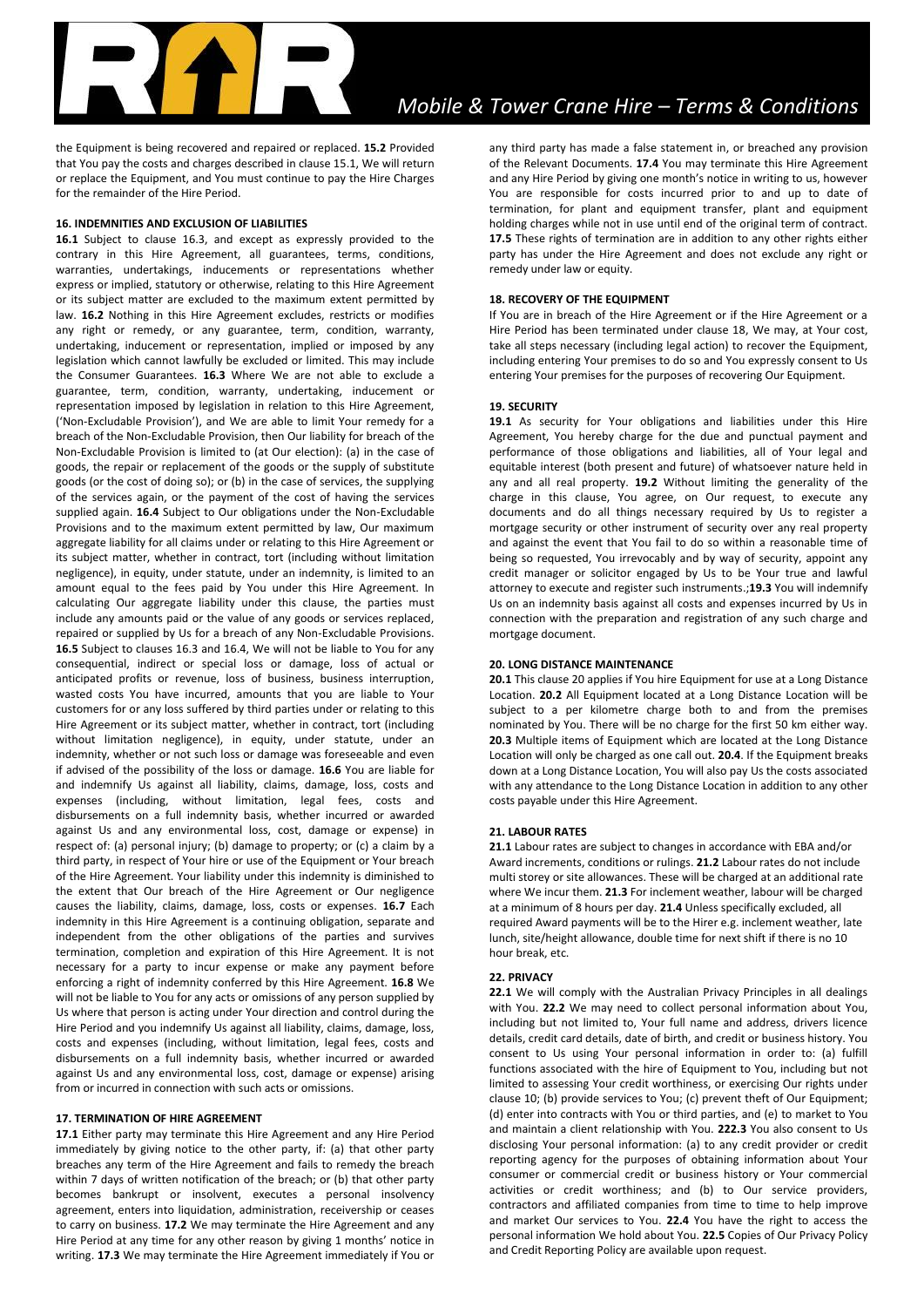

# *Mobile & Tower Crane Hire – Terms & Conditions*

## **23. FORCE MAJEURE**

**23.1** Subject to clause 23.2, We will not responsible for any delays in delivery, erection, dismantling or use of Equipment due to causes beyond our control including but not limited to acts of God, war, terrorism, mobilisation, civil commotion, riots, embargoes, orders or regulations of governments of any relevant jurisdiction, fires, floods or other inclement weather, strikes, lockouts or other labour difficulties, shortages of or inability to obtain shipping space or land transportation, site instruction all of which will incur costs and be invoiced accordingly as a variation to this Hire Agreement. **23.2** Nothing in clause 23.1 will limit or exclude Your responsibility and liability under the Hire Agreement for Equipment that is lost, stolen or damaged beyond fair wear and tear during the Hire Period, or has broken down or become unsafe to use as a result of Your conduct or negligence.

#### **24. SEVERABILITY**

If any part of this Hire Agreement becomes void or unenforceable for any reason then that part will be severed with the intent that all remaining parts will continue to be in full force and effect and be unaffected by the severance of any other parts.

## **25. GOVERNING LAW**

The Hire Agreement is governed by the laws of the Australian Capital Territory and each party submits to the non-exclusive jurisdiction of the courts of that State in respect of any proceedings arising in connection with the Hire Agreement. Each party waives any objection to the venue of any legal process in these courts on the basis that the process has been brought in an inconvenient forum.

#### **26. ENTIRE AGREEMENT**

The Hire Agreement comprises the entire agreement between the parties. No additional terms and conditions (including any terms contained in any purchase order supplied by You) apply to the hire of the Equipment unless the Hire Agreement is varied in accordance with clause 28.

#### **27. NO RELIANCE**

You acknowledge that neither We nor any person acting on Our behalf have made any representation or other inducement to You to enter into the Hire Agreement and You have not entered into the Hire Agreement in reliance on any representations or inducements (including in relation to the use of the Equipment) except for those representations contained in this Hire Agreement.

#### **28. VARIATION**

From time to time, We may wish to vary this Hire Agreement. If We intend to do so, We will give You 28 days' written notice of our varied terms. If You have reasonable grounds to believe the change will be detrimental to Your rights, You may terminate this Hire Agreement without penalty within 28 days of receiving Our written notice. Any other variation of the Hire Agreement must be agreed in writing by You and Us.

### **29. NO WAIVER OF RIGHTS**

No delay or omission by a party to exercise any right, power or remedy available to that party as a result of a continuing breach or default under the Hire Agreement will impair any such right, power or remedy, nor will it be construed to be a waiver of that party's rights to take action or make a claim in respect of a continuing breach or default.

#### **30. REVIEW OF YOUR CREDIT APPROVAL**

**30.1** From time to time We may review any Credit Account We have granted to You without notice. **30.2** We may, at Our discretion, decide to withdraw credit for any reason, including but not limited to if Your circumstances change, You fail to make payments on time or You fail to use the Equipment in accordance with the terms of the Hire Agreement. **30.3** If we withdraw credit you may terminate this Hire Agreement immediately by giving Us written notice. However, if You do so You must: (a) pay amounts that were subject to credit in accordance with the terms on which that credit was provided; and (b) pay all amounts due to Us under this Hire Agreement, including hire charges until the Equipment is returned to Us and is in Our possession.

#### **31. SIGNING THIS HIRE AGREEMENT**

**31.1** The person signing any document which forms part of the Hire Agreement or Relevant Documents for and on behalf of You hereby warrants that he or she has Your authority to enter into the Hire Agreement on Your behalf and grant the security interests in connection with it and is empowered to bind You to the Hire Agreement and each security interest granted in connection with it.**31.2** The person signing this Hire Agreement indemnifies Us against all losses, costs and claims incurred by Us arising out of the person so signing this Hire Agreement not in fact having such power and/or authority.

#### **32. ASSIGNMENT**

**32.1** We may assign this Hire Agreement to any third party without Your consent (including a Related Body Corporate). **32.2** Where You are an individual acquiring goods or services wholly or predominantly for personal, domestic or household use or consumption, then we may assign this Hire Agreement to a Related Body Corporate providing that Related Body Corporate has the financial and operational resources to comply with the terms of the Hire Agreement. If You have reasonable grounds to believe the assignment will be detrimental to Your rights, You may terminate this Hire Agreement without penalty by giving Us 28 days written notice that You wish to terminate the Hire Agreement.

#### **33. PREVIOUS EDITIONS**

This edition of the Terms of Hire replaces and supersedes all previous editions of the Terms of Hire We have issued.